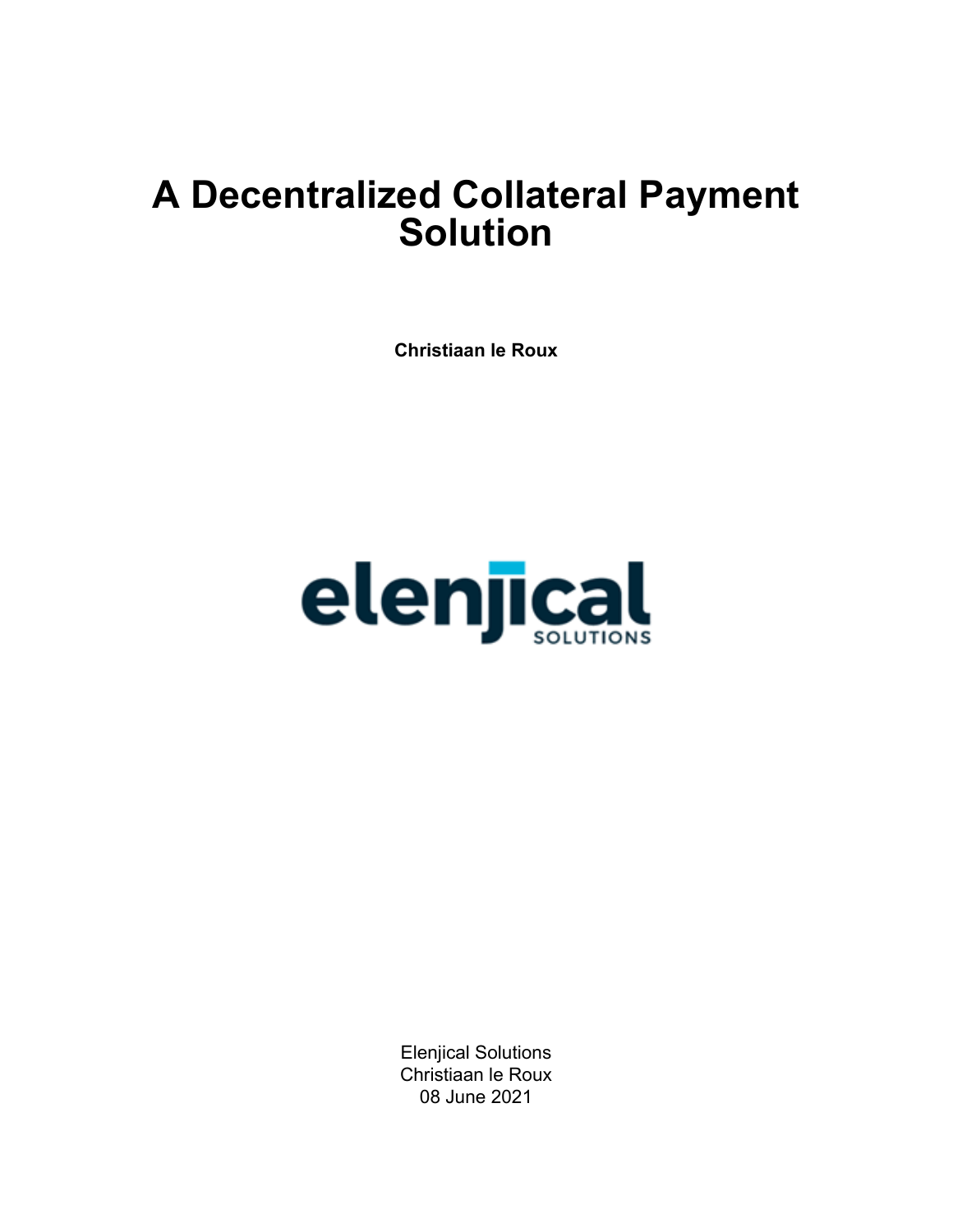## **Introduction**

Any derivative transaction has inherent counterparty credit risk. The payoff of a derivative transaction depends on the prices of the underlying market variables. Hence, if a price moves too far in an unfavorable direction, one of the counterparties involved in the transaction cannot afford to make the settlement and will default on the payment [1].

Counterparty credit risk is trivial when dealing with listed securities, since the counterparty is an exchange (which is generally well regulated and hedged) [1]. All securities listed on a particular exchange need to be standardized and the traded price is public information. Hence, there are situations in which it is beneficial to negotiate the terms of a derivative contract privately. The market for unlisted securities is called the Over the Counter (OTC) market.

The following plot taken from [1] shows how the OTC market has grown since 1998:



Figure 1: Growth In OTC Contract Since 1998

Since the OTC market involves financial institutions dealing with each other directly, counterparty credit risk cannot be considered trivial. To reduce credit risk, a two way collateral agreement is often

included in the contract. The purpose of the collateral agreement is to stipulate how the contract will be marked to market and under what conditions collateral payments are exchanged [1].

### **The Theoretical Collateral Model**

This section briefly introduces the concept of collateral as discussed in [2].

We will denote the two parties involved in the transaction as *A* and *B*. Then we will denote the time *t* present value of the contract's future cashflows, from the perspective of  $A$ , as  $\Pi_t^{(A)}$ *t* . Further, we will denote the time *t* present value of the contract's future cashflows, from *B*'s perspective, as  $\Pi_t^{(B)}$  $t^{(B)}$ .

*A*'s exposure to *B* defaulting is  $\left(\prod_{t}^{(A)}\right)$ *t*  $\chi^+$  $=$  max  $\left(\Pi_t^{(A)}\right)$  $_{t}^{(A)}, 0)$ . Likewise *B*'s exposure to *A* defaulting is  $\left(\prod_{t}^{(B)}\right)$ *t*  $\big)^{+}$  = max  $\big(\Pi_t^{(B)}\big)$  $_{t}^{(B)}, 0.$ 

Variation margin is a form of collateral which mitigates counterparty credit risk when prices fluctuate. The variation margin that party  $i \in \{A, B\}$  is required to maintain is:

$$
V_t^{(i)} = \left(\Pi_t^{(j)}\right)^+, \text{ where } j \neq i.
$$

In the event that party *B* defaults at time *t* ,  $V_t^{(B)}$  $t^{(B)}$  is transferred to  $A$  and vice versa.

Hence, if the variation margin is continuously maintained, party *A*'s exposure to *B* defaulting is:

$$
-\left(\Pi_t^{(A)}\right)^+ + V_t^{(B)} = -\left(\Pi_t^{(A)}\right)^+ + \left(\Pi_t^{(A)}\right)^+ = 0,
$$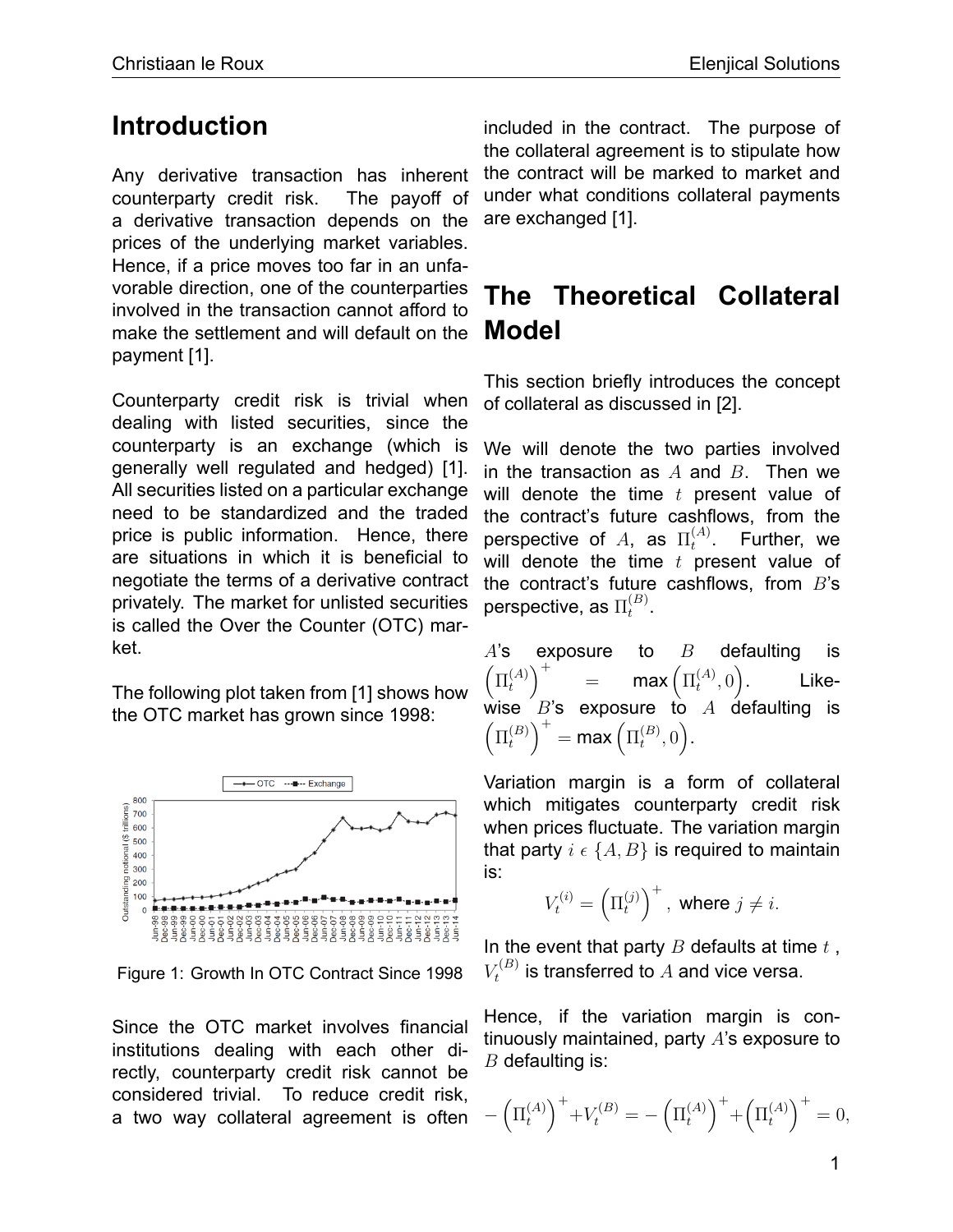and vice versa.

Note that the variation margin *B* is required to post is *A*'s exposure to *B* and vice versa. It is therefore very important that the collateral agreement clearly stipulates how the product will be marked to market so that both parties end up with the same values for  $\left(\Pi_t^{(A)}\right)$ *t*  $\int_0^+$  and  $\left(\Pi_t^{(B)}\right)$ *t*  $\chi^+$ .

In reality, financial transactions can take long to settle and involve transaction fees. Hence, it is unrealistic to assume that the variation margin can be maintained on a continuous basis. A variation margin that is maintained periodically still works well to mitigate the majority of counterparty credit risk. However, if there is a large, unfavourable, move in the price of the underlying market variable, one party may not be able to make the necessary payment into their variation margin (which leads yet again to significant credit exposures to the parties involved in the transaction). A solution to this is initial margin, which is a form of collateral posted at the inception of the contract, to mitigate credit exposures due to large movements in the underlying market variables during the margin period of risk (see below). It is difficult, however, to determine what this initial margin should be [1].

Another difficulty when dealing with collateral is determining when a counterparty is in default. We would not want to classify a counterparty as being in default if they missed a payment due to a system error. Further, we would want to classify a counterpart as being in default if there has been no need for them to make any payment, yet they have defaulted on other contracts or are bankrupt. Due to it being difficult to classify a counterparty as having defaulted, it takes time to make the call [1].

### **Margin Period of Risk**

When one of our counterparties defaults, the underlying transactions need to be closed out and then most likely replaced (especially if they were hedging transactions). The average time it takes from when the counterparty stops posting collateral and the underlying transactions are closed out and replaced is called the margin period of risk [1]. The margin period of risk includes the time it takes from when the counterparty actually defaults (there is usually a grace period if a collateral payment is missed to allow for system errors), to when they are classified as defaulting plus the time it takes to close out and replace the transaction.

The regulatory specified margin period of risk is 10 days. Since a lot can happen in the market over a 10 day period (think meme stocks or Steinhoff) this leads to a large initial margin requirement. Which is expensive in terms of liquidity and opportunity cost to the parties posting the initial margin [1].

### **Central Clearing Parties (CCP)**

A CCP acts as something of an exchange for OTC transactions. The CCP is a central counterparty to all members making trades through it. Using a central counterparty can significantly reduce credit risk, and should therefore also reduce initial margin requirements. CCP's use two key techniques to mitigate the overall credit risk in the market: netting and loss waterfalls [1].

There are advantages and disadvantages to CCP's discussed in [1].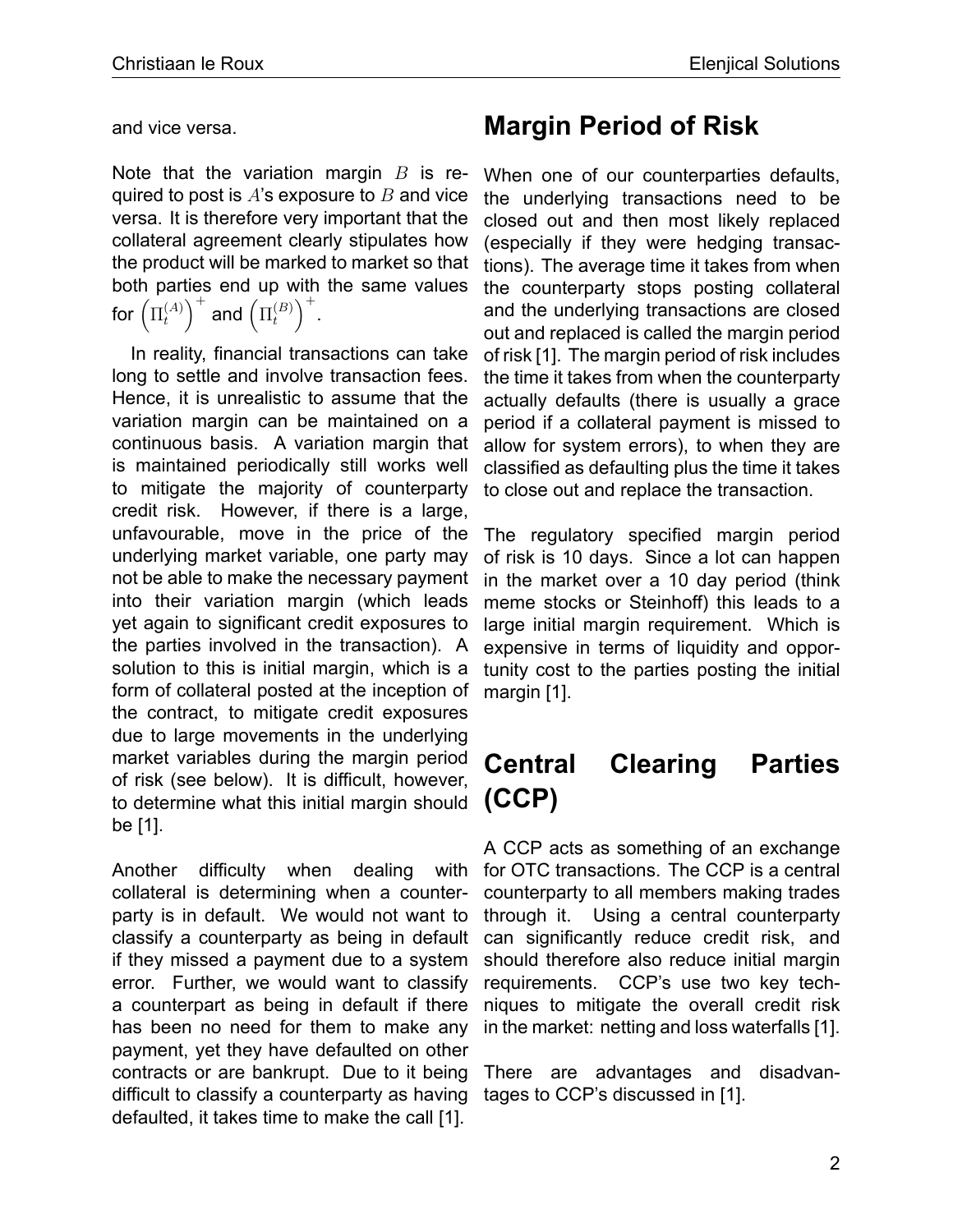#### Advantages:

- Transparency
- Netting
- Loss mutualization (losses are shared by the members of the CCP and not only the exposed parties)
- Legal and operational efficiency
- Liquidity
- Default Management (transactions can be replaced faster)

### Disadvantages:

- Moral Hazard
- Adverse Selection
- Bifurcations (Only standard products can be cleared through a CCP)
- Procyclicality

CCP's are very effective at reducing the credit exposure for each member on an individual level. However, they all now have one central counterparty and a failing CCP would be devastating to the overall market. Systemic risk is thus significantly increased.

### **Smart Contract Collateral**

A smart contract is a set of instructions given to a computer to automatically execute the terms of the legal contract [3].

Historically, a financial transaction needs to be cleared by a financial intermediary which is expensive and can take multiple days. However, in 2008, a revolutionary white Smart contract collateral is not a perpaper was published by an unknown author fect solution, however: using a the pseudonym Satoshi Nakamoto

Cash System. This paper introduced the notion of the blockchain, which has subsequently revolutionized the way many people make financial transactions.

The blockchain technology can significantly reduce the cost and time it takes to complete financial transactions. Most crucially, however, it does not require a financial institution to facilitate the transfer of crypto-currency from one party to another [4].

Through tokenization (a digital representation of assets on a blockchain), smart contracts and blockchain technology can be leveraged to improve the efficiency of the collateral mechanism.

Leveraging a smart contract would require the mark to market calculation methodology and the definition of default be clearly and fully defined in the initial contract. The clear definition of default and calculation methodology implies that there is less room for any form of legal dispute about collateral payments or default conditions. Further, margin period of risk is reduced since the condition for default is clearly defined. Blockchain tokens can be transferred in far less time than historical methods. This can facilitate intraday collateral payments, further reducing the margin period of risk. Hence, a key benefit of smart contract collateral is a reduction in the initial margin requirement. Beyond that, smart contract collateral reduces the overall cost of posting collateral and does not create significant amounts of systematic risk as in the case of a CCP [2].

titled Bitcoin: A Peer-to-Peer Electronic Firstly, both parties are required to keep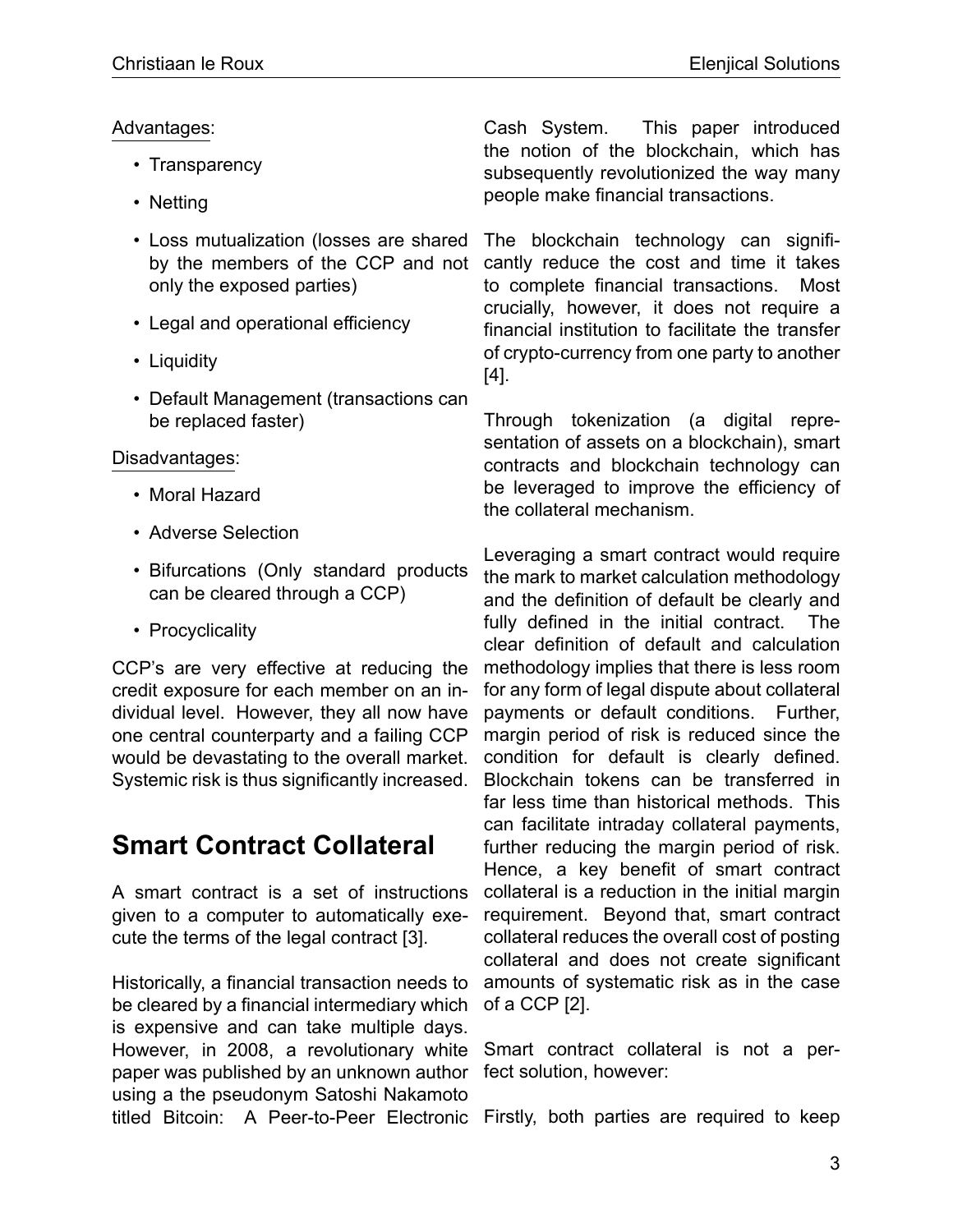enough of the crypto tokens in their respec-in a crypto wallet. Many parties utilizing the tive wallets to make collateral payments. Since the crypto tokens cannot be used for anything else, it is effectively another form of initial margin.

Secondly, the use of smart contracts effectively adds an american option to the **Conclusion** contract, since either party can empty their wallet at any time to trigger the closeout A significant amount of trust would be procedure [5].

Finally, it will be difficult to replace transactions that are closed out early if not enough capital market participants adopt this methodology [5].

### **Implementation**

A possible implementation of smart contract collateral, adapted from [2], would be to build some form of OTC exchange or trading platform on top of a blockchain network. The idea is that the exchange would allow participants to communicate with each other and make OTC trades. The system would act as a decentralized version of a CCP, potentially offering netting and loss waterfall features. The key difference would be that instead of acting as a central counterparty, it would rather act as a facilitator for the transactions to take place.

Implementing smart contract collateral in this manner would effectively remove the American option issue, since now if a member empties their wallet, they will default on all their contracts rather than just one.

Furthermore, if enough parties use the system, they can use their cryptocurrency wallet to facilitate all OTC transactions. This makes it far more feasible to keep money

system would also allow transactions to be replaced easily.

required from market participants before enough institutions would utilize the system to make it worthwhile. It would also be difficult to gain trust, since the world of cryptocurry is complex and thus not many people fully understand the potential of blockchain technology.

However, systems like the one outlined above could prove incredibly beneficial to the world of finance by lowering the operational and credit risk, lowering the cost, and improving the accessibility of dealing with OTC derivatives [2].

### **References**

- [1] Jon Gregory. *The xVA Challenge: counterparty credit risk, funding, collateral and capital*. John Wiley & Sons, 2015.
- [2] Massimo Morini. "Managing Derivatives on a Blockchain. A Financial Market Professional Implementation". In: *A Financial Market Professional Implementation (May 5, 2017)* (2017).
- [3] Nick Szabo. "Smart contracts". In: *Unpublished manuscript* (1994).
- [4] Michael Nofer et al. "Blockchain". In: *Business & Information Systems Engineering* 59.3 (2017), pp. 183–187.